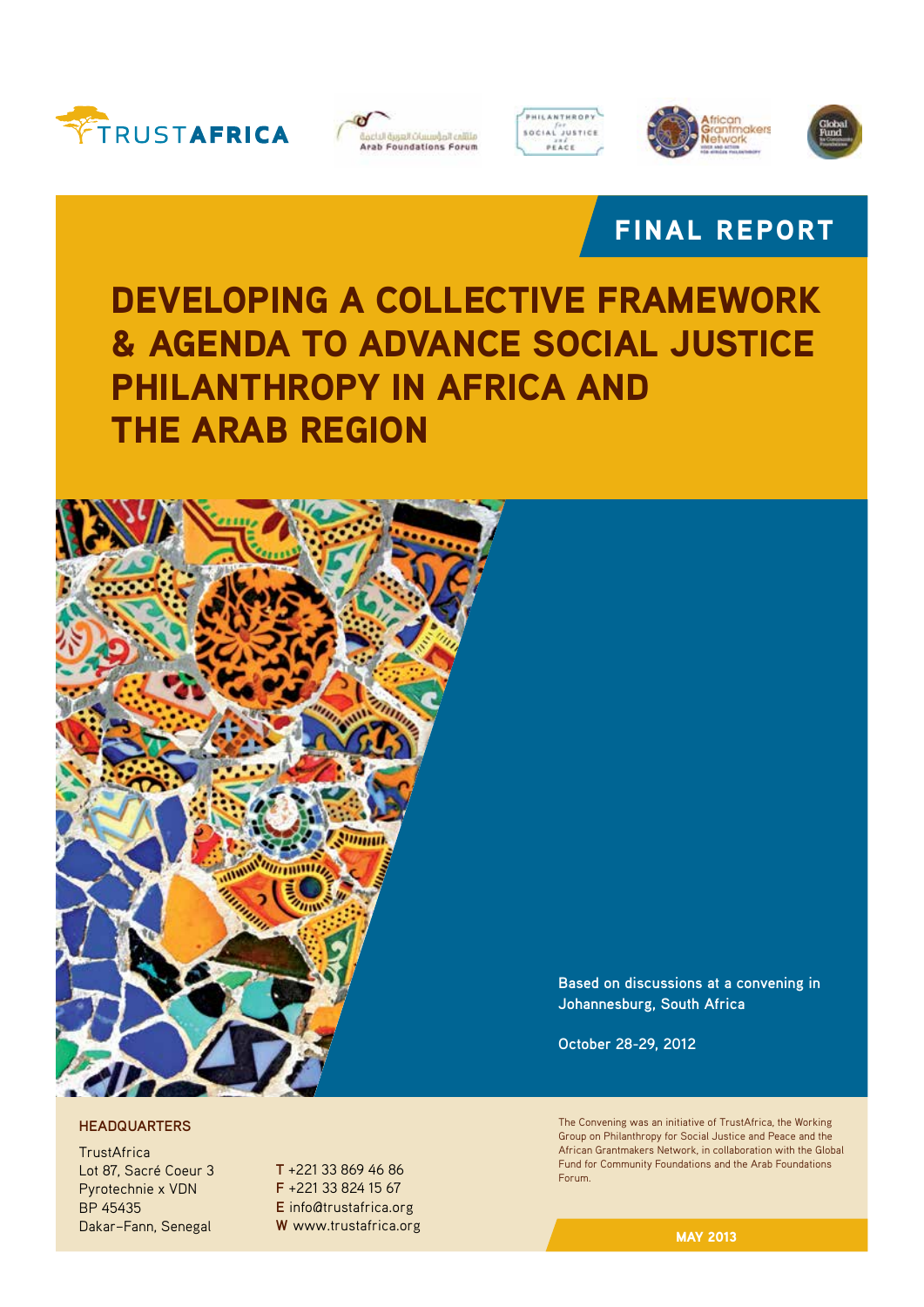### **INTRODUCTION**

*"Lots of people are acting for and speaking for African interests. We must insist on clarity about our relationships as people of the sector vis-a-vis the poor people we say are our constituents, and the extent to which they are being empowered to change their conditions. This links to the shifts in relationships that must be strengthened and equalized. Donor relationships are often becoming more and not less unequal."*

his report is based on discussions<br>
from a convening which brought<br>
together a small group of individuals<br>
reflecting diverse perspectives<br>
and contexts, to begin a collective<br>
discussion on how to advance debate, build a from a convening which brought together a small group of individuals reflecting diverse perspectives and contexts, to begin a collective of knowledge, inform good practice and strengthen the impact of social justice philanthropy in Africa and the Arab region. Three draft papers — By Alice Brown; Yao Graham and Sherine el Traboulsi — were prepared in advance to provoke thought and discussions during the convening and these are being shared as part of a working paper series currently under way.

The convening aimed to provide a space to deliberate on the key contextual issues in Africa and the Arab region — to examine how SJP plays out in different contexts, to share diverse experiences and commence joint conversations — that enable us to locate the role of social justice philanthropy in contributing more effectively to a social change agenda, as framed by the emerging contextual issues.

It sought to provide a collective space to explore the real issues facing our practice and, emphasis was on the need to "get down to the context and texture" of social justice philanthropy (SJP), avoiding the "tyranny of concepts where we become bogged down by theory and are unable to act," and to "ask ourselves some of the hard questions about what we are doing, what it means for the impact we want to have, to interrogate, drill deeper and reflect on our practice."

In both framing and structure, the convening specifically sought to find ways that would enable us to collectively begin to bridge the gaps between SJP in Sub-Saharan Africa and North Africa/ Arab region and thus explicitly sought to both understand differences but also recognize connections and intersections in our work and our agendas going forward.

It must be highlighted that the convening was seen as a first step toward developing a collective agenda across regions and sectors, but certainly not the last, and it is hoped that multiple and diverse conversations and spaces will begin to emerge and develop to take forward our individual and collective efforts in seeking to advance a social justice philanthropy agenda.

In understanding social justice philanthropy in an African and Arab context, participants searched for deeper links between everyday life, ordinary citizens and their practice.

# Understanding Social Justice Philanthropy

#### Links with everyday life

*"What was it called before we called it SJP?*

In understanding social justice philanthropy in an African and Arab context, participants searched for deeper links between everyday life, ordinary citizens and their practice. "Who are the stakeholders of SJP?", "Is it the exclusive territory of civil society and donors?", "What is the role of ordinary citizens and how do they become involved?"and "Does social justice philanthropy resonate with ordinary citizens?" were some of the questions that framed the discussions. One participant drew attention to the dilemma in SJP, i.e. the tendency for polarization between the everyday practice of "charity" by ordinary citizens and the practice of SJP. On the SJP spectrum, at one end there is the idealist transformed structure which delinks everyday experience, including what we call charity. At the other end of the spectrum there is (what we view as) charity, which is not necessarily SJP. An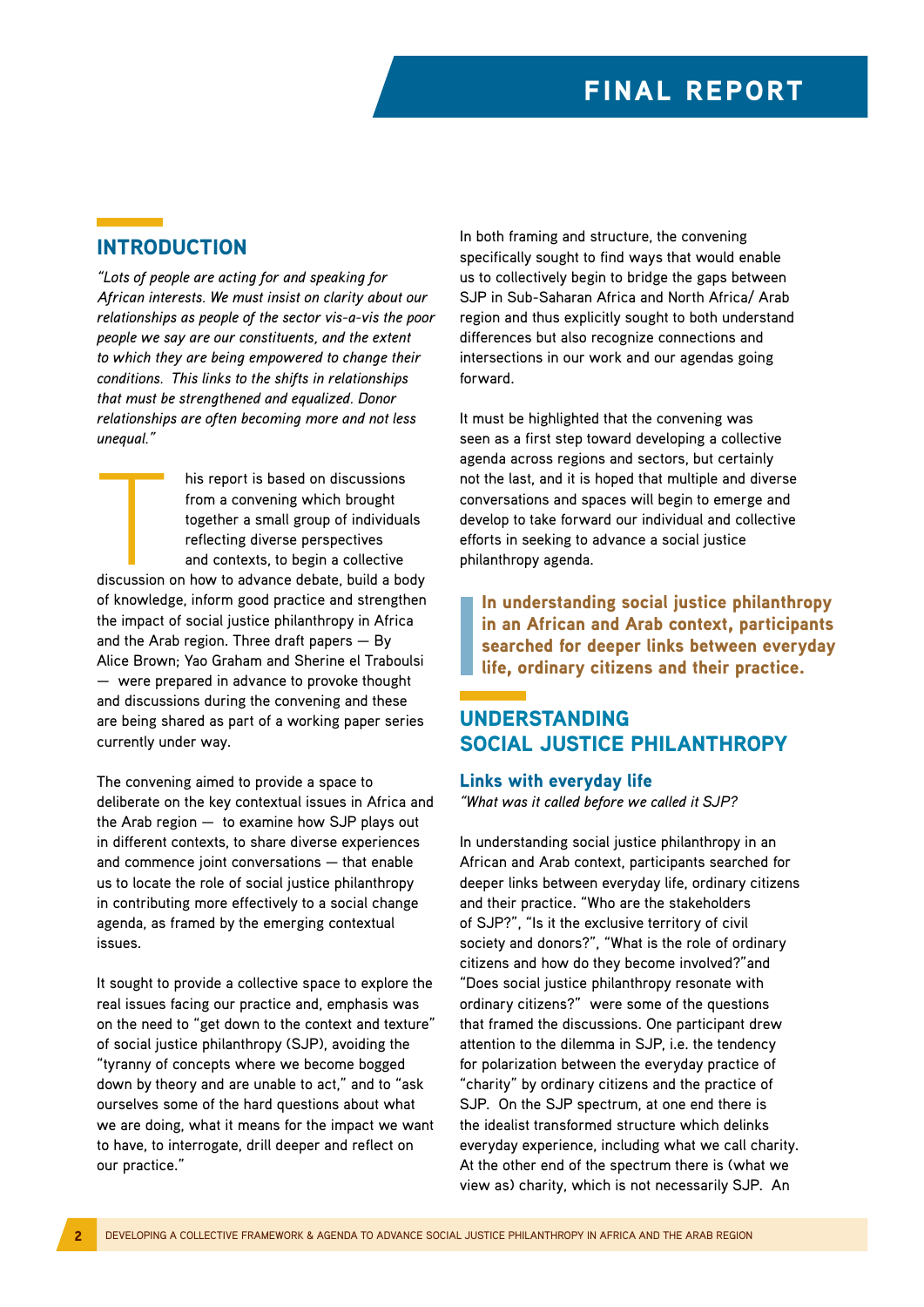emphasis on seeking links with daily life seemed to be an aspiration to humanize the practice. "What was there before and what is still holding society together?" Some discussion focused on what was described as the "biggest drivers of the human condition" — "reciprocity" and "altruism"— and there was a call to seek deeper links between these drivers and SJP. On the other hand, questions were raised around whether philanthropy has become "an industry like any other" and if so, what are the implications of that for how we understand and advance our practice.

#### Inclusive, holistic and expanding

*"There is huge exclusion through language and access."*

The discussions that ensued brought about multiple perspectives on how we understand the terminology of social justice philanthropy in context and, without looking to set an agreed definition, raised several issues that need to be considered. There was a strong caution against seeing 'charity' as a negative term and against creating dichotomies between charity and SJP. Several participants advocated for a contextual understanding of the term charity, (which in some places has positive connotations) and a reframing of how we understand linkages between charity and long-term change. While ultimately addressing the root causes was seen as the central driver, questions about how, at what level, by whom and in whose interests were all factors that constantly pushed the definitional boundaries of social justice philanthropy outwards, seeking a deeper understanding of the practice.

In addition, there was considerable contested discussion around whether emphasis should be on intention or impact. Some participants advocated for the need to locate philanthropy, charity and giving on the African continent within a broader discussion of the drivers underlying action, be it reciprocity, solidarity, altruism or obligation, to name a few. Others insisted that motivation and intention are secondary matters and instead called for more focus on the outcome and its links to change of power relations.

participants pursued a deeper understanding of history and context, and its implications for advancing this work going forward. For instance, it was noted that in the Arab region historically, political constraints made institutional philanthropy highly dysfunctional and unprogressive, and much of that philanthropy was seen as "patronage and influenced by the potential visibility of the donor instead of addressing roots of social injustice." Moreover, philanthropy in the region was seen as culturally embedded - largely charity and handouts, and not sustainable. On the other hand, there was a recognition of change in some parts of the Arab world, "a nexus between charityoriented development and development-oriented philanthropy," which is likely to influence how SJP is understood in the Arab region; and a redefinition of philanthropy, which offers significant opportunities for shaping social justice philanthropy in the region.

Some participants advocated for the need to locate philanthropy, charity and giving on the African continent within a broader discussion of the drivers underlying action, be it reciprocity, solidarity, altruism or obligation, to name a few.

There was also a strong call to "avoid the use of exclusionary language" in defining SJP. Some participants highlighted the importance of inclusive language to expand the definition of what constitutes giving, going beyond money, and exploring informal forms of giving that focus "not on the deficits, but assets" of the communities. Others stressed exploring links to traditional forms of giving. Participants from the Arab region pointed to problematic understanding of the words 'social justice' and 'philanthropy' in certain contexts and therefore the "need for great sensitivity when promoting SJP." As one participant from the Arab region pointed out, "It is important to recognize that, for many decades, philanthropy was seen to have Marxist influences and supporters were seen as being in opposition to the military regimes in the region."

On the whole, participants underscored the importance of understanding SJP as a holistic

At the same time, weathered by past experiences,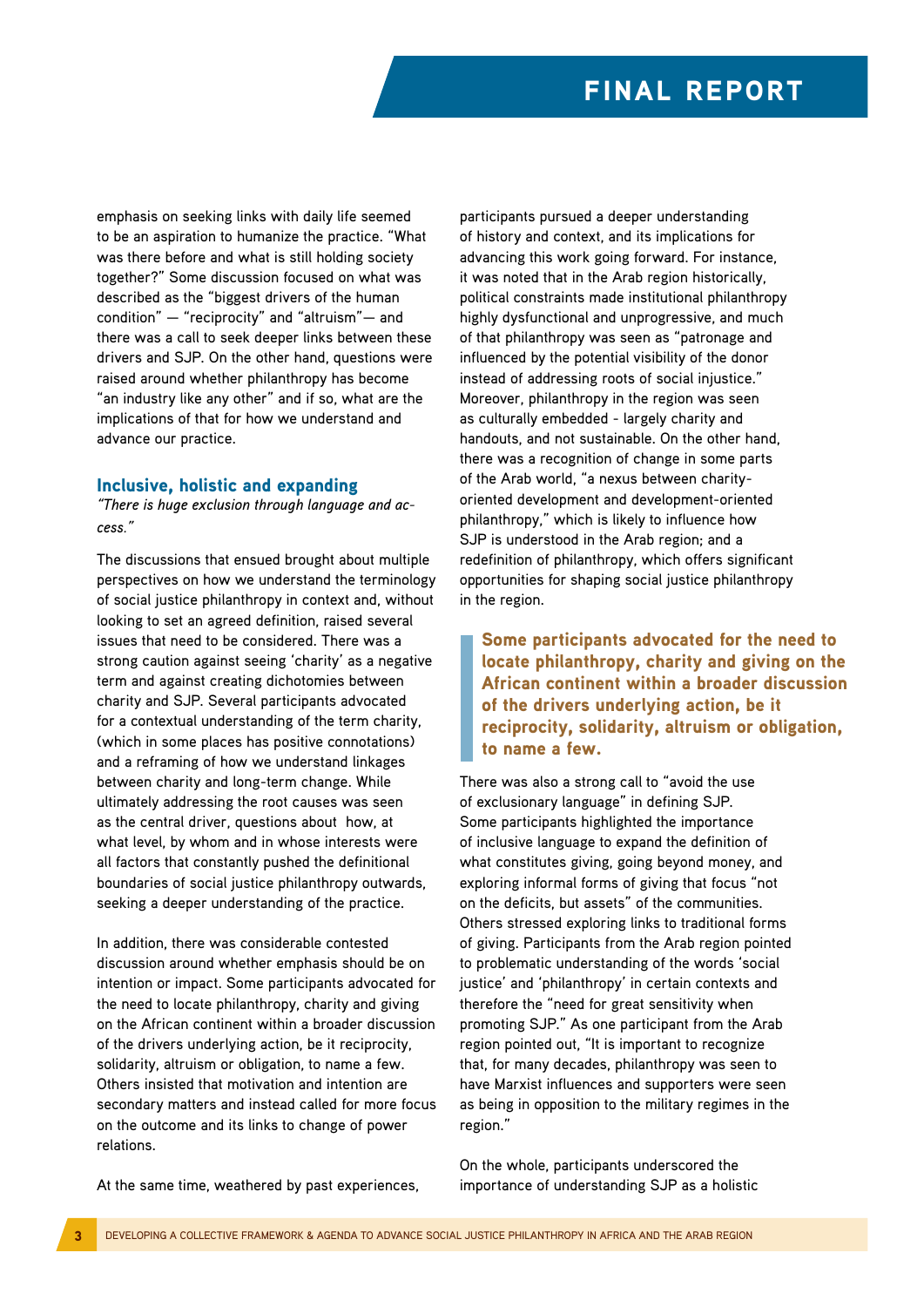approach for achieving systemic changes and shifts in power relations, providing support in a way that is meaningful and empowering and does not entrench dependency. "SJP is not a name of terminology per se; it is not prescriptive but serves as an umbrella." The key question to be addressed then became: What kind of internal paradigm and mindset shifts are needed in the field of philanthropy to enable a focus on addressing systemic issues?

### The Current Context and Implications for an SJP **AGENDA**

It is noteworthy to mention at the start that, in interrogating where social justice philanthropy is as a sector and exploring how the sector needs to engage with the issues going forward, there were as many questions as there were answers. The convening raised multiple and contested perspectives and the contextual realm can only be described as 'complex'. Examination of an agenda for SJP against this background also called for nuanced approaches and strategies that could be connected while still retaining contextual relevance. Setting the tone for such a discussion was a strong call for linkages to be made between our "philosophies, positions and practices."

#### "Where does power lie?"

 *"If you do not have clarity of your own agency, you become someone else's project."*

Attention was drawn to the phenomenon of Africa as a zone of much contestation and as both rising and sinking in different spheres. On the one hand, there is increasing external investment, booming exploration [and exploitation] of natural resources, and growing pressure on, and contestation around, commodities. On the other hand, despite some opening of civic spaces, as seen in North Africa, there has been considerable direct and indirect closing down of civic spaces across the African continent, increasing inequality and decreased accountability by those in power. There was also wariness around the dangers of external funds reproducing "the colonial structure of the economy" and concerns around the political and social

agendas of African countries being set for Africa outside of Africa.

Key issues of concern within this context revolved around how African governments manage resources and govern power ; the notion of development agendas falling victim to hegemonic ideas, and the implications of these in limiting agency for change; and the level of unpreparedness of activists to engage on the challenges that are emerging from the changing contextual configurations. For social justice philanthropy, in particular, some of the discussion revolved around the need to view philanthropy as a political economy question; how to link structural change issues within the Africa rising discourse; the need to focus on where and how to locate power and the imperative of being explicit in what constitutes our notion of social justice.

There was a call for philanthropy to critically examine its role in entrenching elite voices and dampening marginalized ones.

#### Whose voices are represented?

*"Many people, including ourselves, rely on patronage to solve problems. For active citizenship to replace lines of patronage we must bridge the gap that exists between established organizations that have access and power (relatively), and participate in these transactions of patronage, and we must build a bridge to the people."*

A critical issue to emerge in the discussions around power was of voice and representation. This was framed by questions that examined the roles of both civil society and philanthropy. Discussions here ranged from questions around how reflective civil society is of the voices it claims to represent and where it derives its mandate from; to the role and relationships of social movements and grassroots organizations with more recognized and formalized civil society organizations that philanthropy tends to favor supporting. Within this context, there was a call for philanthropy to critically examine its role in entrenching elite voices and dampening marginalized ones; to ask itself if indeed we are complicit in advancing external donor agendas through the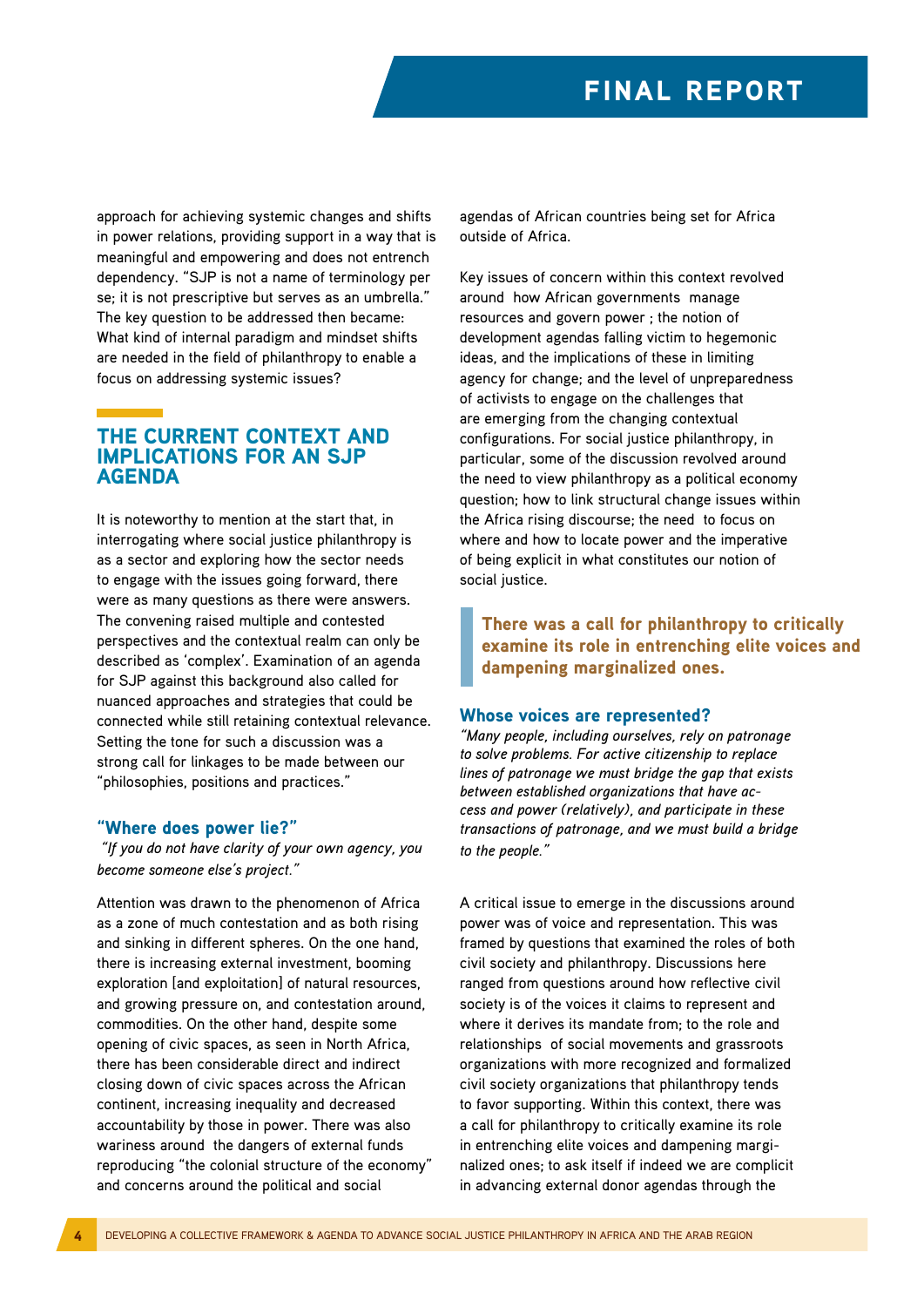type of civil society organizations we support — and thus advancing an intra-elite consensus — or do we provide space for unheard voices that are not part of external agendas?

Questions around how we engage with social movements were also raised, with concern around the nature of our support contributing to the NGOisation of social movements and interference in their agendas. This called for deeper reflections on the practice of philanthropy itself; "who do we work for?" How well do we work to give voice to the marginalized and what exclusionary barriers do we perpetuate, rather than break down? There was also a call for philanthropy to play a bridging role between different types and levels of organizations; to enable spaces for creation of collective African voices and agendas and; to help transform agendas based on relations of patronage into ones built upon active citizenship.

#### The sentiment was that we needed to begin engaging in more depth with philanthropy sourced from within the continent, and the potentials and challenges that this brought along.

 There was a need for "equalizing relationships" between donors, grantees and the communities we seek to serve; asserting a role for social justice philanthropy "to provide guidance that will empower people at the grassroots." The call for the practice of philanthropy to reflect the voice of the communities was loud and clear and the existing discourse of philanthropy, which in many instances locates itself outside of the communities it serves, was seen as problematic. Said one participant: "There is an 'Us and Them' concern in philanthropy. We are uncomfortable to talk about the poor out there. We see them as separate from ourselves." Some participants cautioned that "donor relations are becoming more, and not less, unequal" and stressed the need for philanthropy to "avoid speaking down to people and constituents." Others questioned whether the response of philanthropy has suppressed the agency that lies within communities to help themselves. The defining ideology that was stressed was that "people themselves must transform a society, with the challenge for philanthropy then being to democratize the donor

space." Some of the critical elements raised as a way of leveling this playing field were the need to acknowledge that our communities have resources, to draw on and learn from traditional models of giving; to recognize the existence of multiple types of community assets and to explore examples of grantmaking practice that are creating horizontal relationships with grantees.

It must be noted that while there was a clear need expressed to counter hegemonic ideas and to root donor agendas in the communities, participants cautioned against demonizing foreign funding altogether. While it was acknowledged that "foreign money has strings attached," it was also stressed that blanket generalizations were not always useful; that in some places, like Egypt for instance, the only source of funds for human rights work before the Arab Spring came from outside the country; and that we cannot assume that African money will inherently not have any strings or an agenda attached. "We must not make assumptions, but rather see where agency is located, as this is the critical determinant."

### Engaging African money

*"We are sitting here talking about other people's money and how we influence it yet we ourselves don't put a penny on the table, and this is problematic."*

The discussions stressed on the need to look inward and stop only talking about other people's money. The sentiment was that we needed to begin engaging in more depth with philanthropy sourced from within the continent, and the potentials and challenges that this brought along. This threw up several implications for an SJP agenda, with some pushing for a risk appetite in building alliances with new money and others cautioning critical examination of the principles upon which we engage. The challenge, for one participant, was to engage strategically and balance being in the room and speaking the truth to funders, while simultaneously funding organizations that work against the inequitable issues that they may be complicit in perpetuating.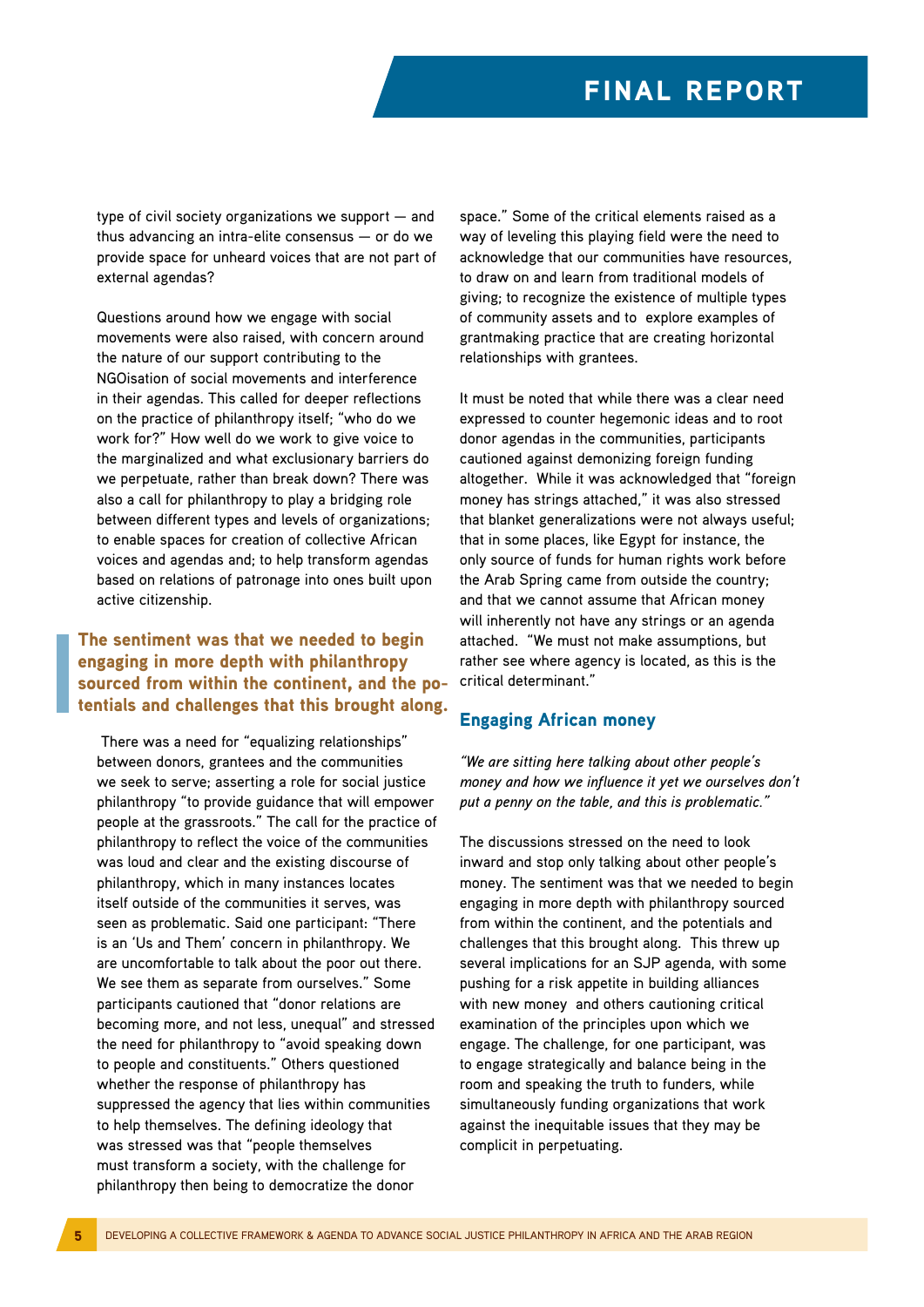Given the context of emergence of assets in Africa driven by extractive industries and times of extreme change in the Arab region, the discussions also focused on how to engage with this money from a social justice agenda. Once again, at the heart of concerns around money was the question of "power relations". "When we get money from wealthy people what does that do to perpetuate the power relations that entrench inequality, and how does that impact on our commitment to address systemic issues that underpin poverty?" The concern around African money also related to the risks involved in engaging with tainted money. Addressing this elicited a broad range of responses from the need for self regulation; to the creation of platforms that enabled transparency in financial accumulation; to leaving this as institutional level decision. We must "examine the sources of money and decide for ourselves what we will accept or not. This is an institutional decision, there must be some kind of [internal] protocol that informs it" urged one participant. "Each one of us must define those frameworks and guidelines" said another. "We must each draw our personal parameters around change and funding." Others also called for a degree of self reflection, "internal clarity is a safe guard against using tainted money."

One emerging issue related to incentivization of giving. "Do we know enough about the unexpected consequences when we promote an enabling environment around tax?" and "are we sometimes working at cross-purposes from the tax justice issues that our colleagues are working on?" asked one participant. Another cautioned how tax incentivization distracts from the State fiscus. "We must not fragment the tax base and fiscus." "We must not be pushed into supporting the erosion of state capacity and an obligation to deliver the essentials." A case in point relates to the extractive industries and some of the contradictions that arise between money lost to the fiscus through subversive financial practices and money gained by communities through the establishment of local trusts by these same industries. Discussions revolved around how do we then balance the critical need to support tax justice work with support for the value of creating local philanthropic assets that are community owned and controlled? What are the

issues and implications that emerge from this and how do we use this to build a constituency around African philanthropy and the governance of assets?

While there was some call for examining regulatory frameworks around giving, there was also discussion around the need to balance the focus on the issue of 'creating an enabling tax environment' for giving with a recognition that many givers on the African continent are not part of the tax base; and

#### The concern around African money also related to the risks involved in engaging with tainted money. Addressing this elicited a broad range of responses from the need for self regulation.

hence an enabling environment needs to be more than just about tax and to also recognise that giving is not just about money.

In looking at African money, there was a strong agreement that individual giving needed to be better recognised, and the collective scale and impact of such giving better understood, both in and of itself but also in relation to impact on social justice. This was accompanied by a call for better measurement and valuing of the different types of African giving, and the development of an enabling environment to support, strengthen and incentivise it in its myriad forms.

The interrogation of current contextual issues unearthed deep implications for the discourse on social justice philanthropy in Africa and the Arab region. The key issue that dominated the debate was around governance of power and assets in the region. To be responsive in this context, the discussions pointed strongly to several key implications for the practice of social justice philanthropy:

- To locate agency for change with communities
- To replace lines of patronage with active citizenship

• To build alliances across the sectors and regions and draw from collective thinking and different approaches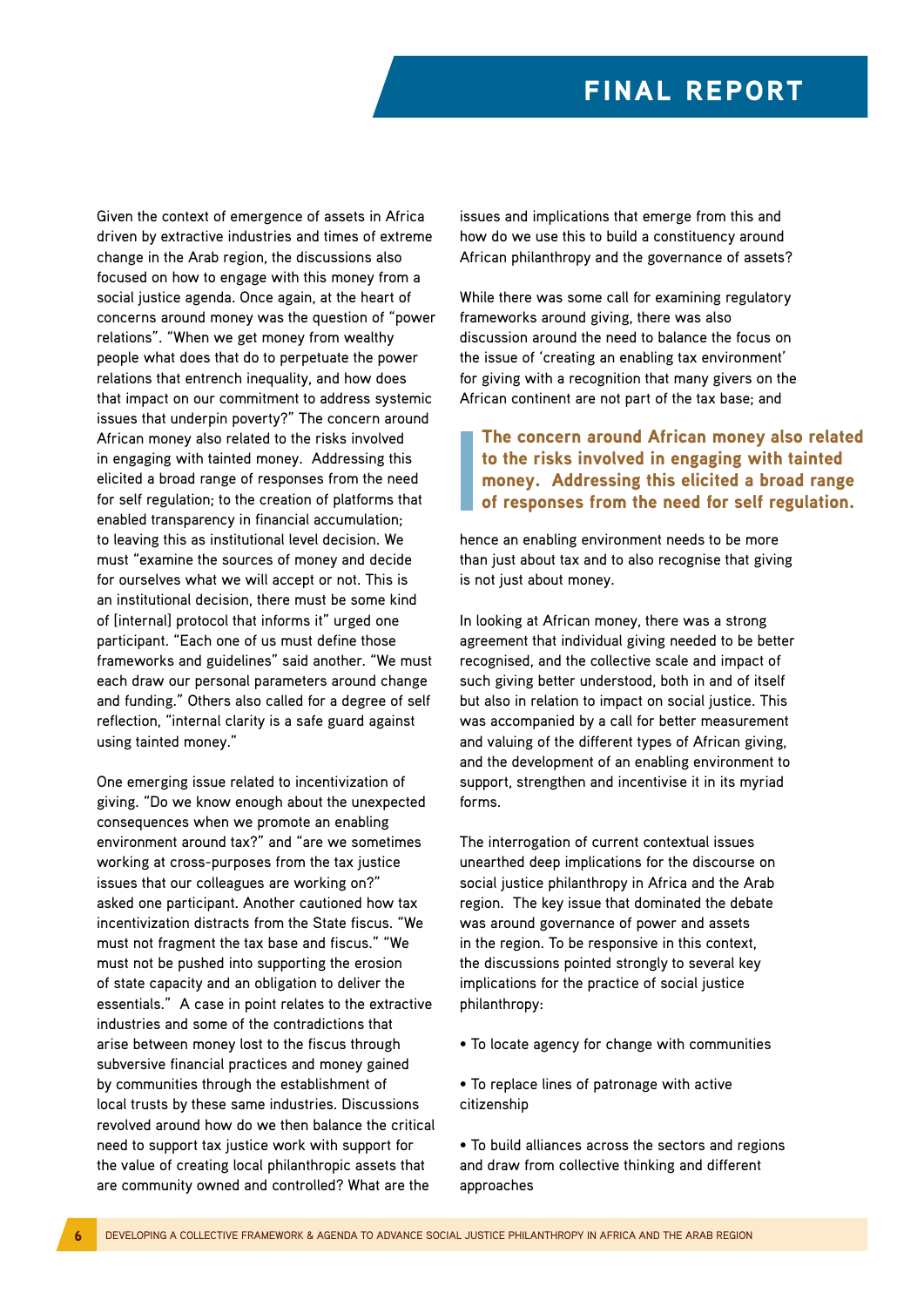### Looking Forward: Strategies and Spaces

Leading from the questions raised, and the implications for practice uncovered, discussions moved on to the exploration of what it would take to do this and what SJP needed to do differently. Underlying a search for new strategies and spaces was a call for SJP to look inward. Four themes surfaced in the introspective discussions that followed; some that cautioned against pitfalls and others that pushed for exemplary leadership:

• Demonstrate leadership: There was a call at the convening for SJP to look inward, engage in self-reflection, assess our mode of engagement and examine our practices. "First apply the prism to yourself. As we ask questions of others around accountability, governance and leadership, are we asking those questions of ourselves." Another important challenge was to develop a clear conceptual framework appealing to practitioners and those who want to help the cause. Participants also pointed to a need to concretely think about how individuals working in the field of SJP can lead by example by themselves investing in their institutions, demonstrating clear strategy along with leadership and, there was a call for a peer review mechanism within the field of SJP.

• Be inclusive: There was a strong sentiment for strategies within SJP to be holistic, inclusive and participatory. One participant cautioned, "let us not create a tribe of our own making but rather find creative ways of reaching out to people who want to be part of the change." There was a general call to include voices across the board; through grant making as well as within peer grant maker networks, and stress on the need to support "movements for change against exclusion and integrate voices that were excluded under former regimes in the Arab region." Participants also strongly pointed to the need to include peers who may not be part of the SJP conversation yet. The value of building alliances was also strongly emphasized by participants. It was recognized that there needs to be a concerted effort to begin to bridge some of the gaps that exist within the

philanthropy field; between philanthropy and the civil society sector it supports; between philanthropy and academia; and across boundaries created by geography and language.

#### • Recognize the power vested in grantmakers: Conversations urged participants in the room to recognize that they held power, "the question is what we do with it?" While collectively having huge resources at our disposal, a participant noted that "the unique thing about our work is that there is room for imagination, creativity, innovation, new paradigms." Implicit in these remarks was a call for action, a need to move from intellectual discourse to practice. We must not become "interlocutors" warned another. Reasserting one of the central tenets of SJP and earlier calls to "horizontalize" power relations between grant makers and grant seekers, another participant reminded that, "In implementing SJP we must be informed by values. We should be able to transform power into humility and humbleness."

#### Participants also pointed to a need to concretely think about how individuals working in the field of SJP can lead by example by themselves investing in their institutions.

• Build African Narratives: In light of the discussion around development and philanthropic agendas in Africa falling victim to hegemonic ideas, and the concerns around the issue of voice and representation, deliberations highlighted the need for harnessing African expertise, supporting African leadership and developing an African discourse on philanthropy. Participants expressed concerns around research on Africa and the Arab region being done by others on behalf of them and the need to thus build our own institutions and create our knowledge to develop and share our own narratives and ideas. The need to ensure that the gaps between intellectual discourse and everyday practice are addressed was also an important element raised and there was particular emphasis on drawing on existing experience in the field. As one participant said, "we must continue to not only raise issues and questions but also look at how we can do things differently to contribute to African narratives on these issues through our own practice and institutions.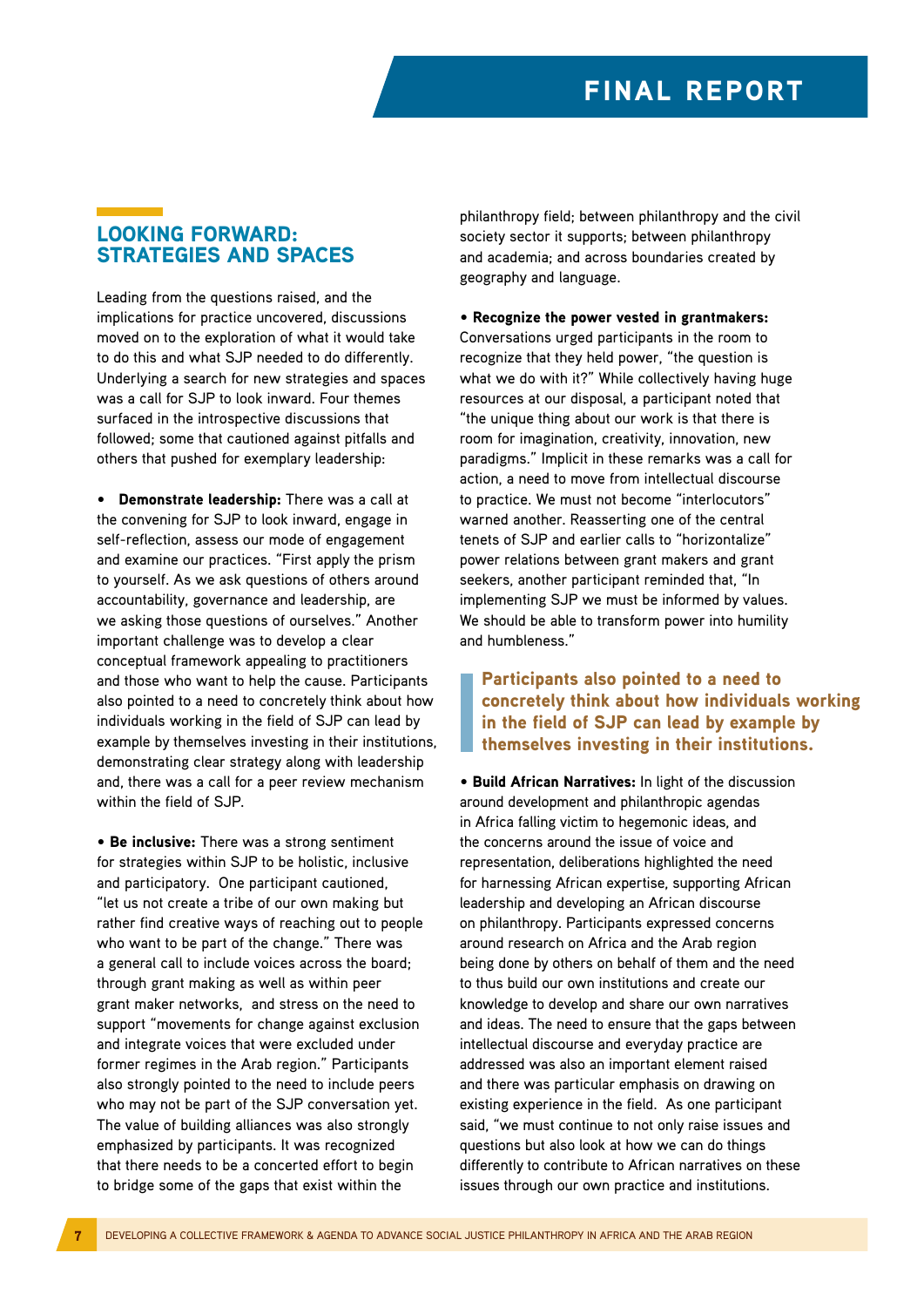#### Three specific programmatic issue areas drew considerable interest from participants:

- Arts and Culture: One defining strategy explicitly articulated by participants at the convening was the use of arts and culture as one tool to deal with some of the challenges of the SJP agenda and the "frustrations about framing, communication, getting masses in". The role of arts and culture in relation to the shifts in the Arab world; the use of arts, culture and sports in Africa as a medium to drive out messaging and the role of arts and culture as a tool in the women's movement were all highlighted. There was a keen interest by some participants in thinking about how to collectively explore arts and culture and its intersections with social justice more concretely.

Knowledge management and creation were seen as key to promoting giving that is informed by the local context.

> - Resource Governance: Within the context of booming extractive resource based economies, there was considerable interest in exploring how philanthropy engages with issues related to governance of resources. Tax regimes, illicit flows, transparency in how rights and access to resources is managed were recognized as critical issues but ones which have not received enough attention or a collective focus and it was recognized that as an area in which philanthropy needs to engage with in more depth.

> - Enabling Environment: The need to interrogate in more depth what constitutes an enabling environment for giving in an African context was a much discussed issue. While there was a recognition that we needed to look at how to incentivize giving through an enabling regulatory environment, there was also much emphasis on the need to interrogate what an enabling environment means within the context of African systems of giving which are small and not part of the formal philanthropy environment.

## Conclusion: SPECIFIC RECOMMENDATIONS for Action

In reflection of the discussions over a day and a half, the participants identified seven key areas for specific action within a social justice philanthropy agenda in Africa and the Arab region;

• Communicate better: It was acknowledged that SJP could sometimes be difficult to capture as a concept. There were calls to either define it precisely or at least have a common understanding of what we mean by the term on the African continent. There was also emphasis on developing simple messages; building an evidence base and drawing on examples that can help us illustrate the role and relevance of social justice philanthropy.

• Deepen and broaden discussions: There was much interest in the room in continuing these discussions in more depth but also in expanding the discussions to include broader constituencies, and participants reflected on the need to look for different types of opportunities to do so. Existing platforms such as Africa Grantmakers Network (AGN) and The Philanthropy for Social Justice and Peace Network (PSJP) were mentioned as some of the spaces to help take forward this work and platforms such as the Ushahidi model were mentioned as a possibility to help map the field.

• Generate knowledge, strengthen analysis, reflect evidence and build a community of practice: Knowledge management and creation were seen as key to promoting giving that is informed by the local context, to enabling spaces for innovative thinking and action, building an evidence base and sharing lessons from practice. It was advocated that a knowledge hub be established to take forward research and analysis, build evidence, develop tools and disseminate information. There was a call for building a community of practice on social justice philanthropy that was both inclusive but also linked with wider interests.

• Recognize what exists: Recognizing that much giving on the continent is not acknowledged as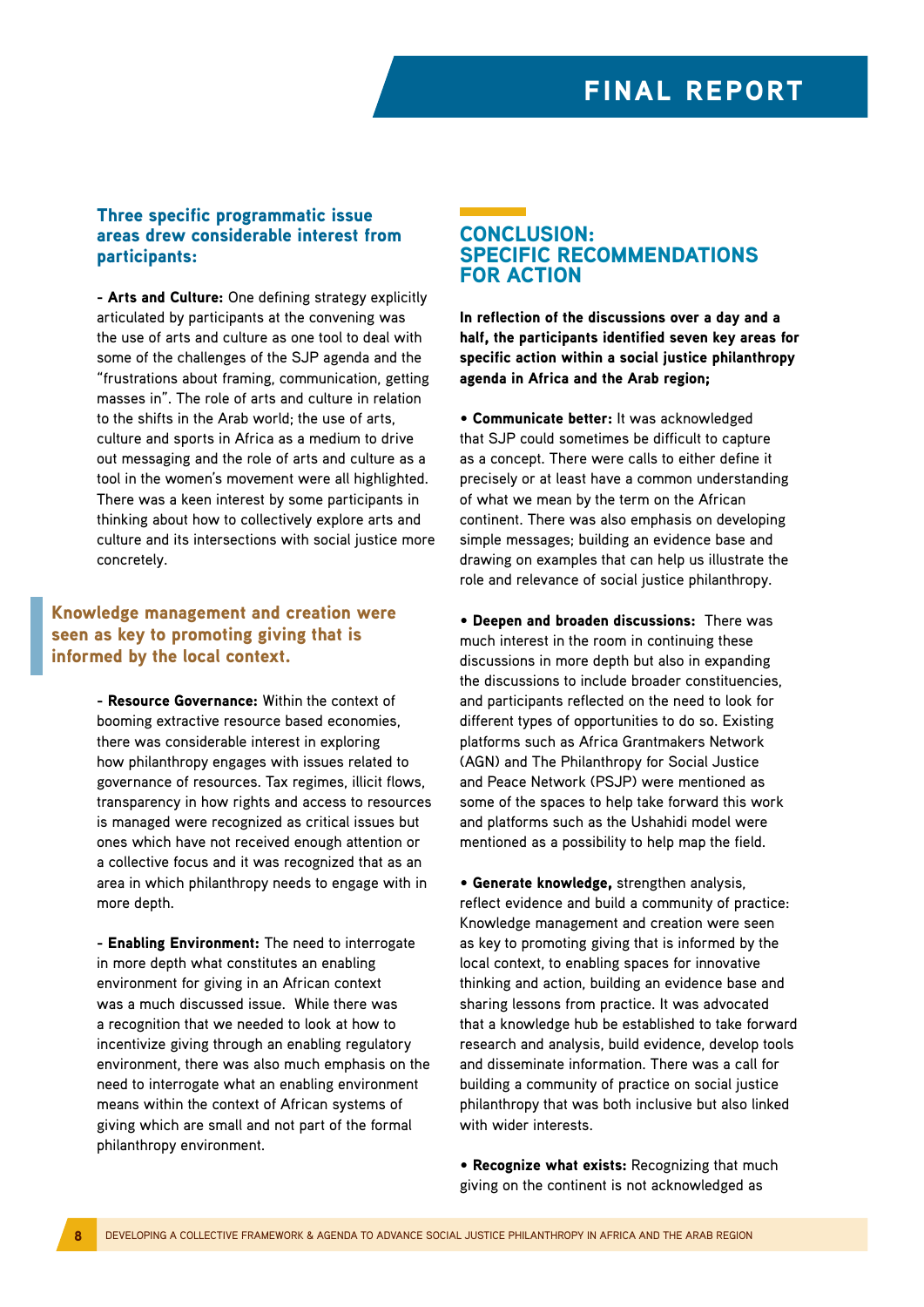part of "philanthropy' and that the social justice implications of some of that giving has largely been undervalued, there was both a call for developing tools and evidence that would better understand and help reflect the nature and value of non-formal giving and identify intersections between informal giving systems and issues of injustice.

• Promote arts and culture as a tool: Share learning and tools on the use of arts and culture to promote social justice, with a call for the development of a position paper on the topic.

• African funding and resource governance: Develop a matrix of transparency concerns in relation to funding and explore avenues for self-regulation.

• Begin with ourselves: The idea of developing a trans-national fund, originating with a commitment from those in the room, was mooted and endorsed.

# Participants List

Based on discussions with the following participants in Johannesburg, South Africa on October 28-29, 2012

Adern Nkandela Africa Grantmakers Network

Akwasi Aidoo TrustAfrica/ Working Group on Philanthropy for Social Justice and Peace

Alice Brown, Independent Consultant

Bernie Dolly Ikhala Trust

Bhekinkosi Moyo **TrustAfrica** 

Chandrika Sahai Philanthropy for Social Justice and Peace Charles Abugre Akelyira UN Millennium Campaign

Elie Abou Oun Arab Human Rights Fund

Ezra Mbogori Akiba Uhaki

Gérard Tchouassi University of Yaounde

Gerry Salole European Foundation Centre/ **TrustAfrica** 

Halima Mahomed TrustAfrica/ Working Group on Philanthropy for Social Justice and Peace

Jacob Mati Society, Work and Development Institute, Wits **University** 

Janet Mawiyoo Kenya Community Development Foundation / **TrustAfrica** 

Jenny Hodgson The Global Fund for Community Foundations

John Ulanga Foundation for Civil Society

Kepta Ombati Akiba Uhaki

Laureen Bertin Rapporteur Lydia Moyo Southern Africa Trust

Margaret Yau T Y Danjuma Foundation

Marwa El-Daly Waqfeyat Al-Maadi Community Foundation